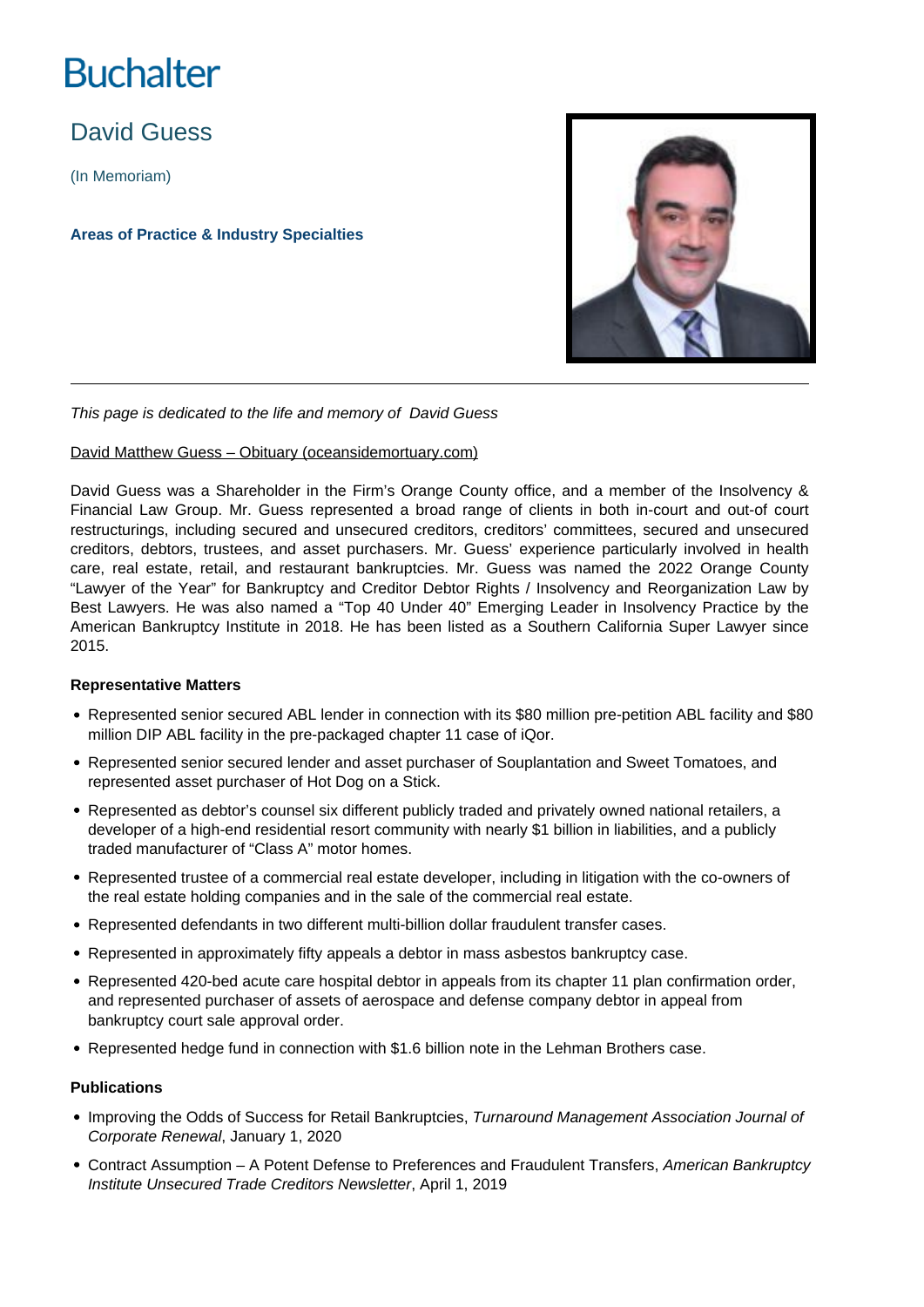- Rule 2004 Discovery Severely Limited After Invocation of Fifth Amendment Privilege Against Self-Incrimination, American Bankruptcy Institute Commercial Fraud Committee Newsletter, March 1, 2019
- State Sovereign Immunity Bars Adversary Proceeding Concerning Tax Refunds, American Bankruptcy Institute Bankruptcy Litigation Committee Newsletter, February 1, 2019
- The Delaware Bankruptcy Court Once Again Adopts the Narrow View of Stern v. Marshall, American Bankruptcy Institute Business Reorganization Committee Newsletter, January 1, 2019

#### **Presentations**

- Speaker, "Retail Bankruptcies: Steps to Salvage Business in Advance (or Instead) of Filing," American Bankruptcy Institute Winter Leadership Conference, December 2, 2016
- Speaker, "The Latest Crush: Revisions to the UFTA and Other Insolvency Laws," California Bankruptcy Forum 27th Annual Insolvency Conference, May 15, 2015
- Speaker, "Bankruptcy & Arbitration: Conflicting Policies, Uncertain Results," Los Angeles Bankruptcy Forum, January 1, 2015
- Speaker, "LLC Membership Interests as Collateral and as Property of the Bankruptcy Estate: Value More "Limited" Than You May Think," Financial Lawyers Conference, November 6, 2014

#### **Education**

Mr. Guess earned his J.D. Order of the Coif from UCLA School of Law, where he graduated  $4<sup>th</sup>$  in his class and where he was an Editor for the UCLA Law Review. He received his B.A. magna cum laude from UCLA.

### **Court Admissions**

- Supreme Court of the United States
- U.S. District Court for the Central District of California
- U.S. District Court for the Eastern District of California
- U.S. District Court for the Northern District of California
- U.S. District Court for the Southern District of California
- U.S. District Court for the Southern District of New York
- U.S. Court of Appeals for the Second Circuit
- U.S. Court of Appeals for the Third Circuit
- U.S. Court of Appeals for the Ninth Circuit

#### **Community**

- Turnaround Management Association
	- Southern California Chapter Vice President, 2021-2022
	- Southern California Chapter Secretary, 2020
	- Southern California Chapter Board Member, 2018-Present
	- Advisory Board Member, 7th Western Regional Conference, 2015
- American Bankruptcy Institute
	- Conference Co-Chair, Bankruptcy Battleground West Conference, 2021-Present
	- Advisory Board Member, Bankruptcy Battleground West Conference, 2015-2017, 2020-Present
	- Advisory Board Member, Southwest Bankruptcy Conference, 2017-2019
- California Bankruptcy Forum